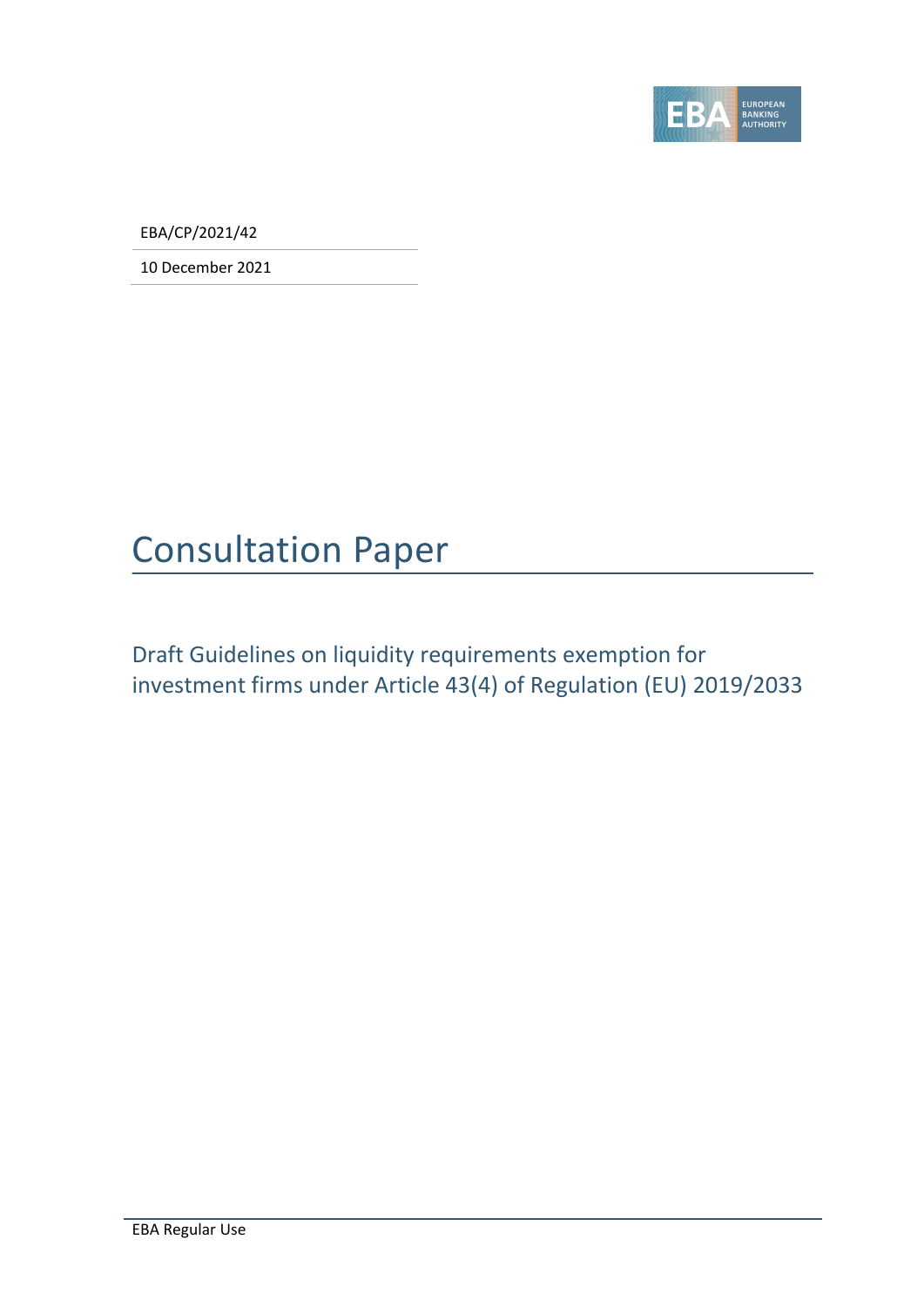

## **Contents**

| 1.  | <b>Responding to this consultation</b>                                                                              | 3  |
|-----|---------------------------------------------------------------------------------------------------------------------|----|
| 2.  | <b>Executive Summary</b>                                                                                            | 4  |
| 3.  | <b>Background and rationale</b>                                                                                     | 5  |
| 4.  | Draft Guidelines on liquidity requirements exemption for investment firms under<br><b>Regulation (EU) 2019/2033</b> | 8  |
| 5.  | <b>Accompanying documents</b>                                                                                       | 14 |
| 5.1 | Draft cost-benefit analysis / impact assessment                                                                     | 14 |
| 5.2 | Overview of questions for consultation                                                                              | 17 |
|     |                                                                                                                     |    |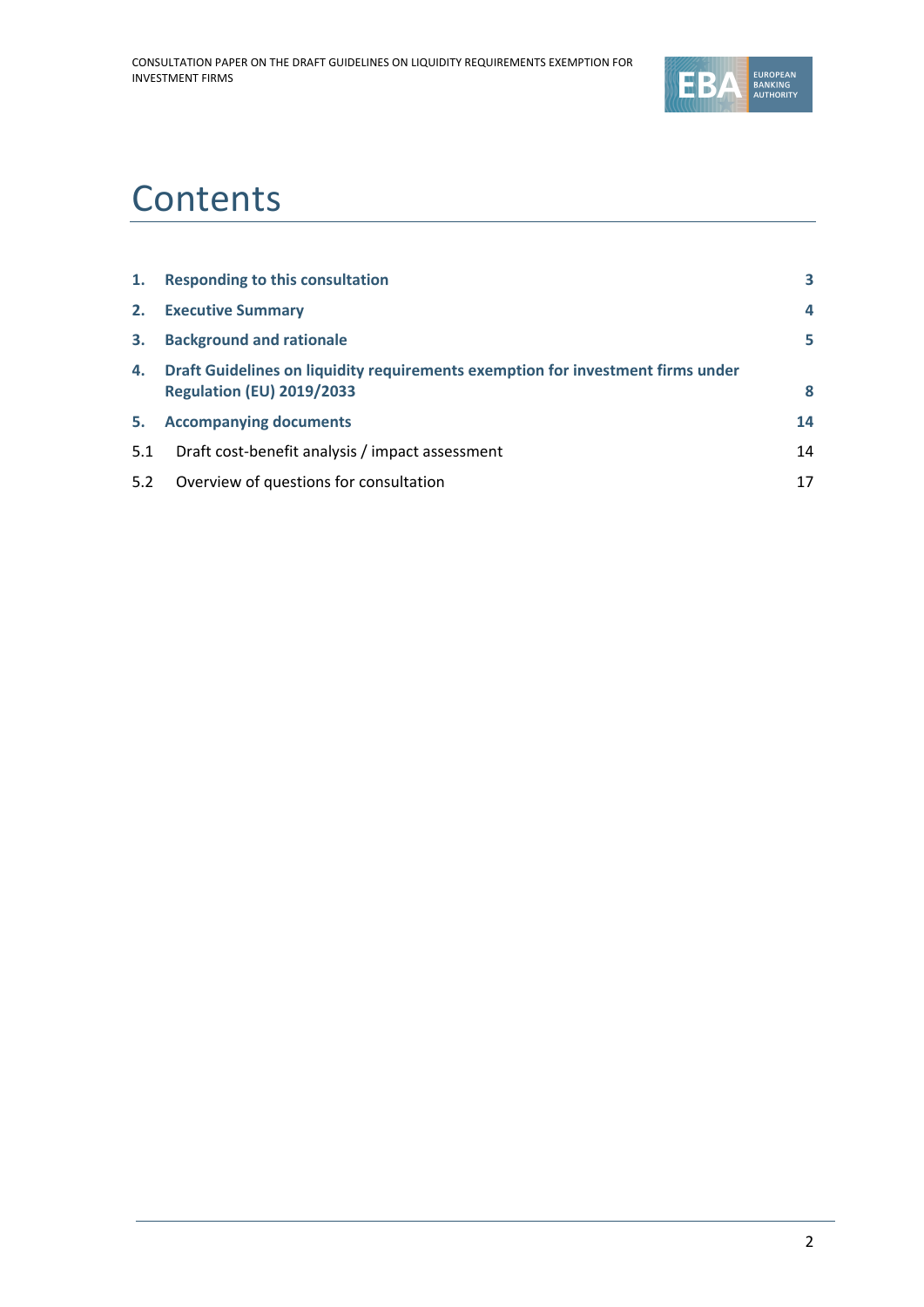

## <span id="page-2-0"></span>1. Responding to this consultation

The EBA invites comments on all proposals put forward in this paper and in particular on the specific questions summarised in 5.2.

Comments are most helpful if they:

- respond to the question stated;
- indicate the specific point to which a comment relates;
- contain a clear rationale;
- **Provide evidence to support the views expressed/ rationale proposed; and**
- describe any alternative regulatory choices the EBA should consider.

#### **Submission of responses**

To submit your comments, click on the 'send your comments' button on the consultation page by 10 March 2022. Please note that comments submitted after this deadline, or submitted via other means may not be processed.

#### **Publication of responses**

Please clearly indicate in the consultation form if you wish your comments to be disclosed or to be treated as confidential. A confidential response may be requested from us in accordance with the EBA's rules on public access to documents. We may consult you if we receive such a request. Any decision we make not to disclose the response is reviewable by the EBA's Board of Appeal and the European Ombudsman.

#### **Data protection**

The protection of individuals with regard to the processing of personal data by the EBA is based on Regulation (EU) 2018/1725 of the European Parliament and of the Council of 23 October 2018. Further information on data protection can be found under the [Legal notice section](http://eba.europa.eu/legal-notice) of the EBA website.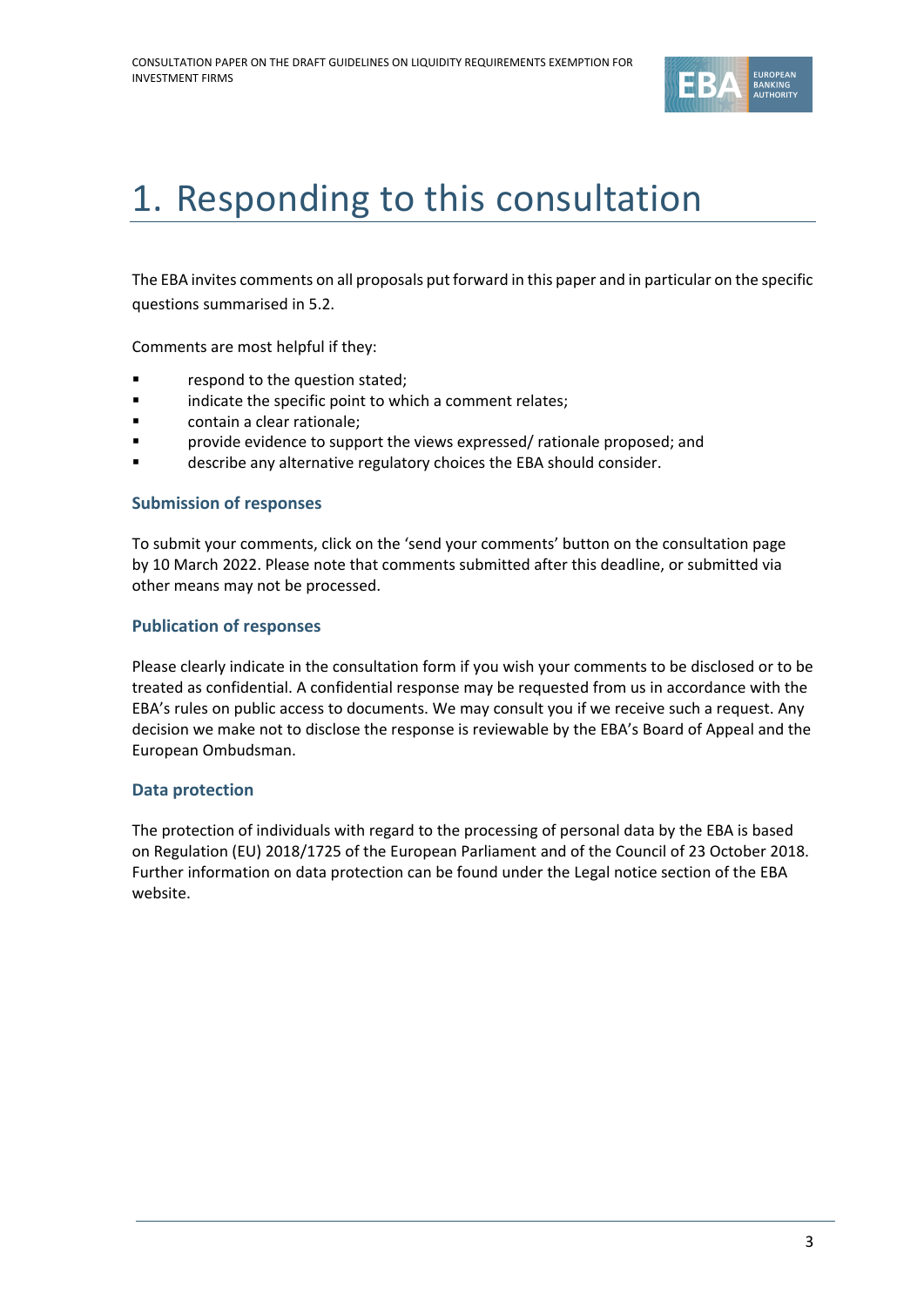

# <span id="page-3-0"></span>2. Executive Summary

Regulation (EU) 2019/2033 (IFR) introduces mandatory liquidity requirements for all investment firms. However, under Article 43(1) of IFR small and non‐interconnected investment firms that meet the conditions set out in Article 12(1) of IFR may be exempted from liquidity requirements by their competent authority.

These guidelines, developed in accordance with the mandate set out in Article 43(4) of IFR, specify the criteria under which competent authorities may exempt small and non ‐ interconnected investment firms from liquidity requirements.

The guidelines contain three main elements addressing the following:

- a set of investment services and activities provided by investment firms which are eligible for the exemption;
- criteria for the exemption;
- a guidance on a process for competent authorities when granting the exemption.

These guidelines provide a set of investment services and activities that are provided by an investment firm to be eligible for the exemption from liquidity requirements. The guidelines also specify that, together with investment services and activities, the competent authorities shall take due consideration into ancillary services provided by an investment firm and on and off-balance sheet positions of an investment firm, whereas such services or positions may give rise to liquidity risk. Services usually are related to credit risk, such as granting credit or loans, engaging into securities lending transactions, and on and off-balance sheet positions are related with hedging positions. Investment firms providing such services or holding such positions at a significant scale should not be exempted from liquidity requirements.

Small and non ‐ interconnected investment firms do not hold clients' assets, thus liquidity requirements for such firms do not intend to cover risks of potential losses of clients' assets. Liquidity requirements for investment firms intend to ensure that investment firms maintain a sufficient level of liquid assets for its orderly wind down. On the basis of this, the guidelines specify that the exemption should be based on the assessment of financial resource needs for orderly winddown of an investment firm.

Finally, in order to apply the exemption in a uniform way across the Union, the guidelines provide a general guidance for the competent authorities on a process of granting an exemption, such as requirements for the information submitted by the firm, withdrawal of the exemption and a process for compliance with liquidity requirements after the exemption is ceased to be applied.

### Next steps

Following the consultation, the aim is to publish the final guidelines by mid-2022. The authorities and investment firms in scope of these guidelines should comply in full two months after date of their issuance. The analysis of the responses to this Consultation Paper will be communicated in due time in the form of the final report.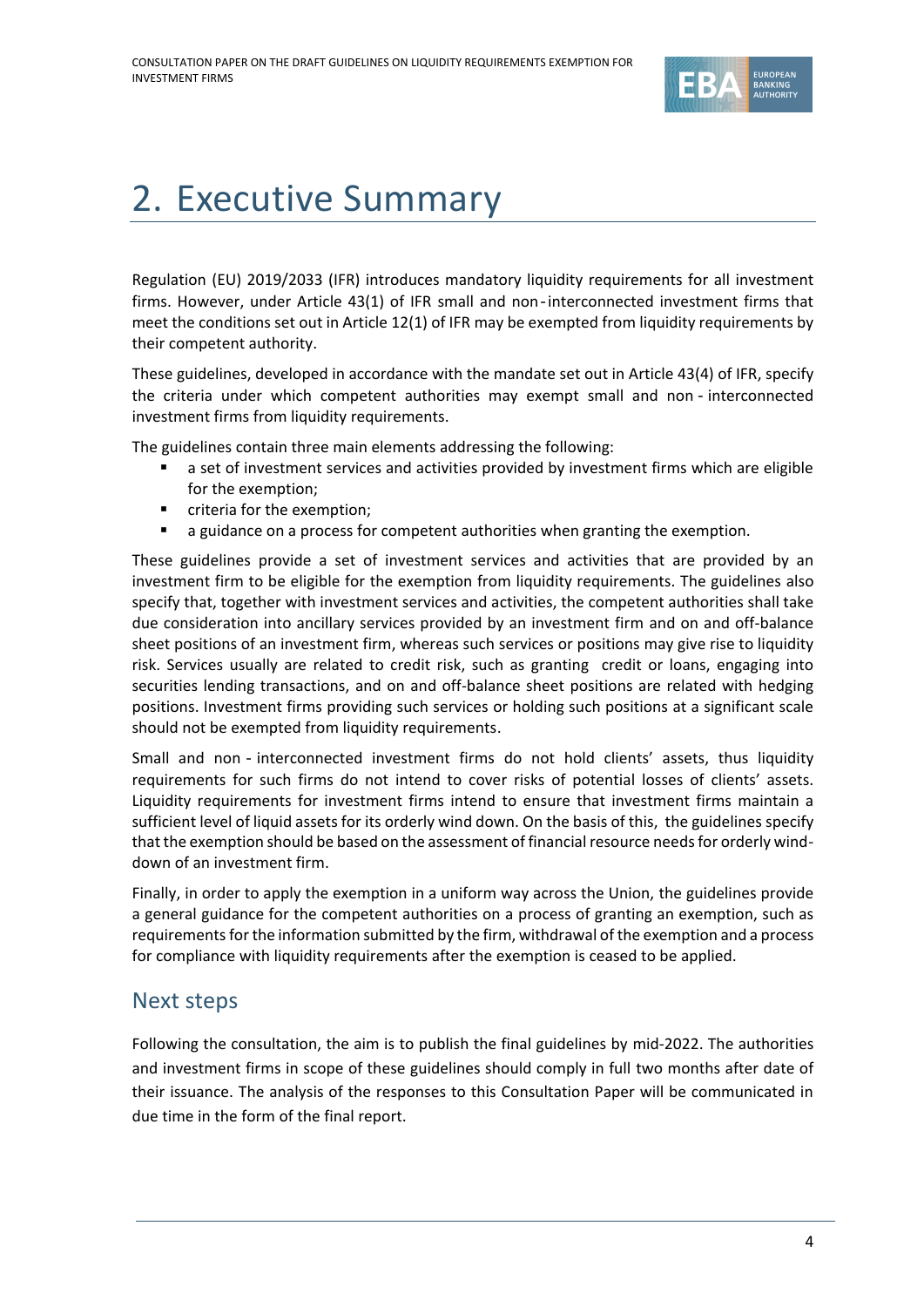

# <span id="page-4-0"></span>3. Background and rationale

## 3.1 Background

- 1. For the investment firms (IF) authorised under Directive 2014/65/EU ('MiFID 1'), Directive (EU) 2019/2034 (IFD) and Regulation (EU) 2019/2033 (IFR) introduced liquidity requirements that are harmonised for investment firms across the Union for the first time.
- 2. Liquidity requirements under the IFR specify the amount of liquid assets, which investment firms shall hold and their composition. Under Article 43(1) of the IFR investment firms shall hold an amount of liquid assets equivalent to at least one third of the fixed overhead requirement. The rationale behind such liquidity requirements is to ensure that an investment firm would be able to wind-down or restructure its activities in an orderly manner in a given period (henceforth: 'wind-down period'). For an orderly wind-down, investment firms should hold sufficient financial resources to withstand operational expenses over an appropriate period of time during which an investment firm still needs to continue its business and needs to be able to absorb losses which are not matched by a sufficient volume of revenues in order to protect its clients.
- 3. An investment firm may not be able to convert its own funds into liquid funds at all or to convert them quickly enough in order to settle its claims during the winding-down phase and thus orderly and progressively reduce its operations. This creates the potential risk that the investment firm may still have sufficient own funds in the wind-down phase, but cannot convert them into liquid funds, and therefore is not able to settle its liabilities in a timely manner. This may ultimately lead to a collapse in a disorderly manner which is then likely to cause damage to its clients.
- 4. Liquidity requirements set out in the IFD and IFR take into account the proportionality principle ensuring that certain investment firms, which because of their size or nature of activities are not exposed to liquidity risk can be exempted from the liquidity requirements set out in Article 43 of the IFR, subject to their competent authorities' permission.
- 5. Article 43(4) of the IFR requires that the EBA, in consultation with ESMA, issues guidelines specifying further the criteria which the competent authorities may take into account when exempting investment firms that meet the conditions for qualifying as small and noninterconnected investment firms set out in Article 12(1) from the liquidity requirement.
- 6. In order to ensure that this exemption is applied in a uniform way across the Union, it is important to achieve a common understanding of the criteria to be used in granting the

<sup>&</sup>lt;sup>1</sup> [EBA/Op/2015/20 Report on investment firms](https://eba.europa.eu/sites/default/documents/files/documents/10180/983359/0bd8f11e-4a5e-4e33-ad13-d9dbe23ea1af/EBA-Op-2015-20%20Report%20on%20investment%20firms.pdf)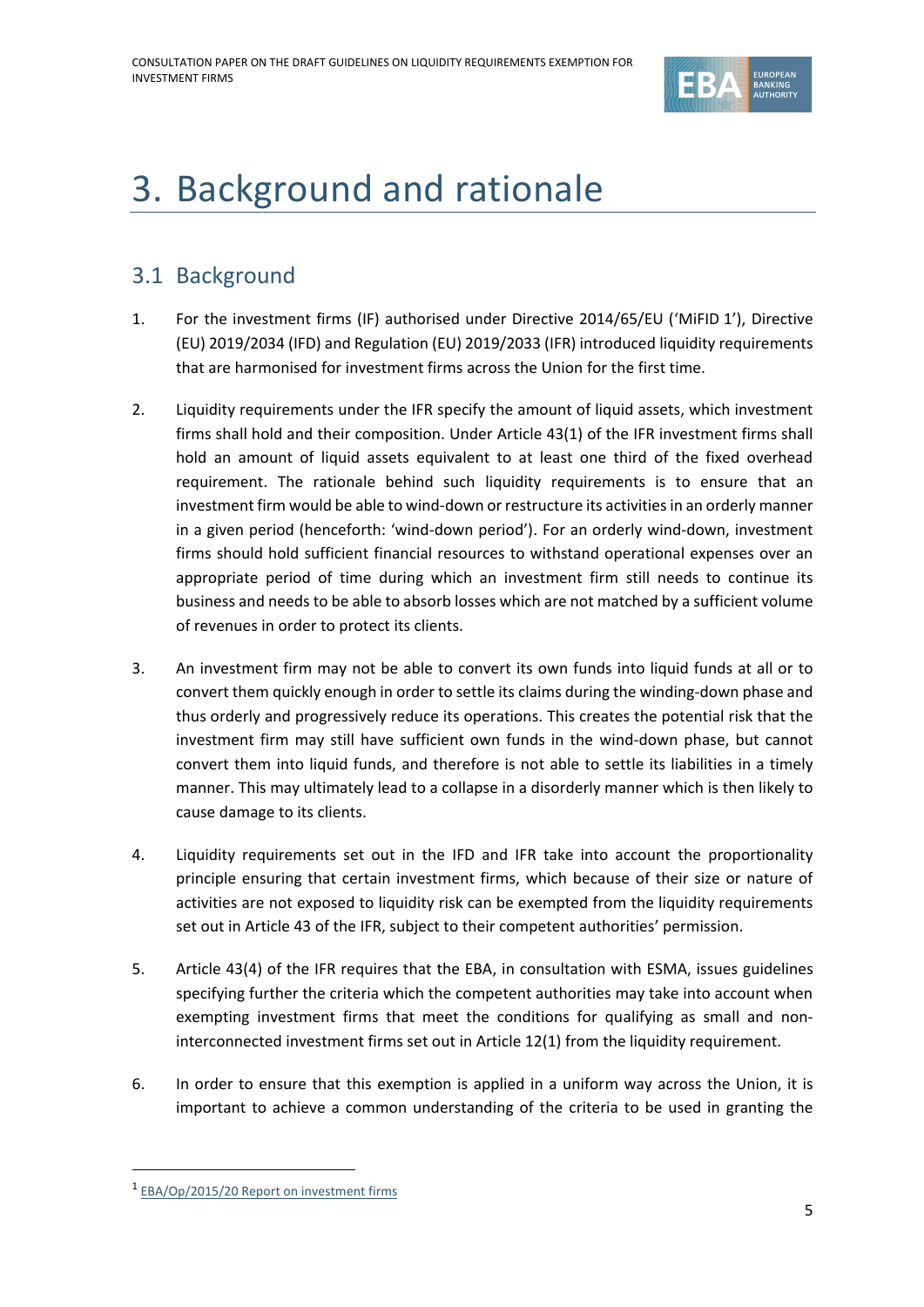

exemption. Therefore, these guidelines set common criteria which competent authorities should take into account when considering granting such exemptions.

## 3.2 Regulatory approach of the draft Guidelines

- 7. Investment firms which meet the conditions set out in Article 12(1) of the IFR are not allowed to hold clients assets or money, which cannot create situations of an investment firm being unable to return them to clients. Therefore, the liquidity requirements for these investment firms do not cover risks of potential losses of clients' money or assets.
- 8. Investment firms which meet the conditions for qualifying as a small and non-interconnected investment firm can provide a variety of investment services, including ancillary investment services as referred to in section B of Annex I of Directive 2014/65/EU. Some services may give raise to liquidity risk, for example, if investment firms engage significantly into granting credits or loans to their clients. Liquidity risk is related with credit risk especially with regards to borrowers default. Loan default increases the liquidity risk because of the lowered cash inflow and depreciation it triggers. Therefore, investment firms which engage in the ancillary service of granting credits or loans to an investor should not be exempted from liquidity requirements. More broadly, these guidelines should specify which investment services may give raise to liquidity risk and firms providing such services should not be exempted from liquidity requirements.
- 9. For example, one service which can be provided without precluding the exemption is 'placing of financial instruments without firm commitment basis' as referred to in point 7 of Section A of Annex I of Directive 2014/65/EU. However, in order to be exempted, investment firms shall not use its account for the transaction of financial instrument for which it is providing this service. For the investment firm to be exempted, this service should be provided only as an offering or listing of financial instruments to the clients.
- 10. Another situation where investment firm's clients do not need to be protected by liquid assets occurs when portfolio management or investment advice was outsourced to the investment firm by another institution (e.g. another investment firm or an asset management company) so that the other institution can take over their activity back at any time.
- 11. To demonstrate long term view, the assessment should take into account cash inflows and outflows and settlement of payments under ordinary conditions as well as financial resources needs under stressed conditions. Since certain conditions may increase an investment firm's financial resources needs, competent authorities should assess an investment firm's exposure to liquidity risk under normal as well as under stressed conditions.
- 12. The exemption may be granted by the approval of competent authorities and only after it assessed that the investment firm is not exposed to liquidity risks. Competent auhtorities should use all accessible information for the assessment, including, where available, historical data, such as supervisory reporting data and information from previuos on-site and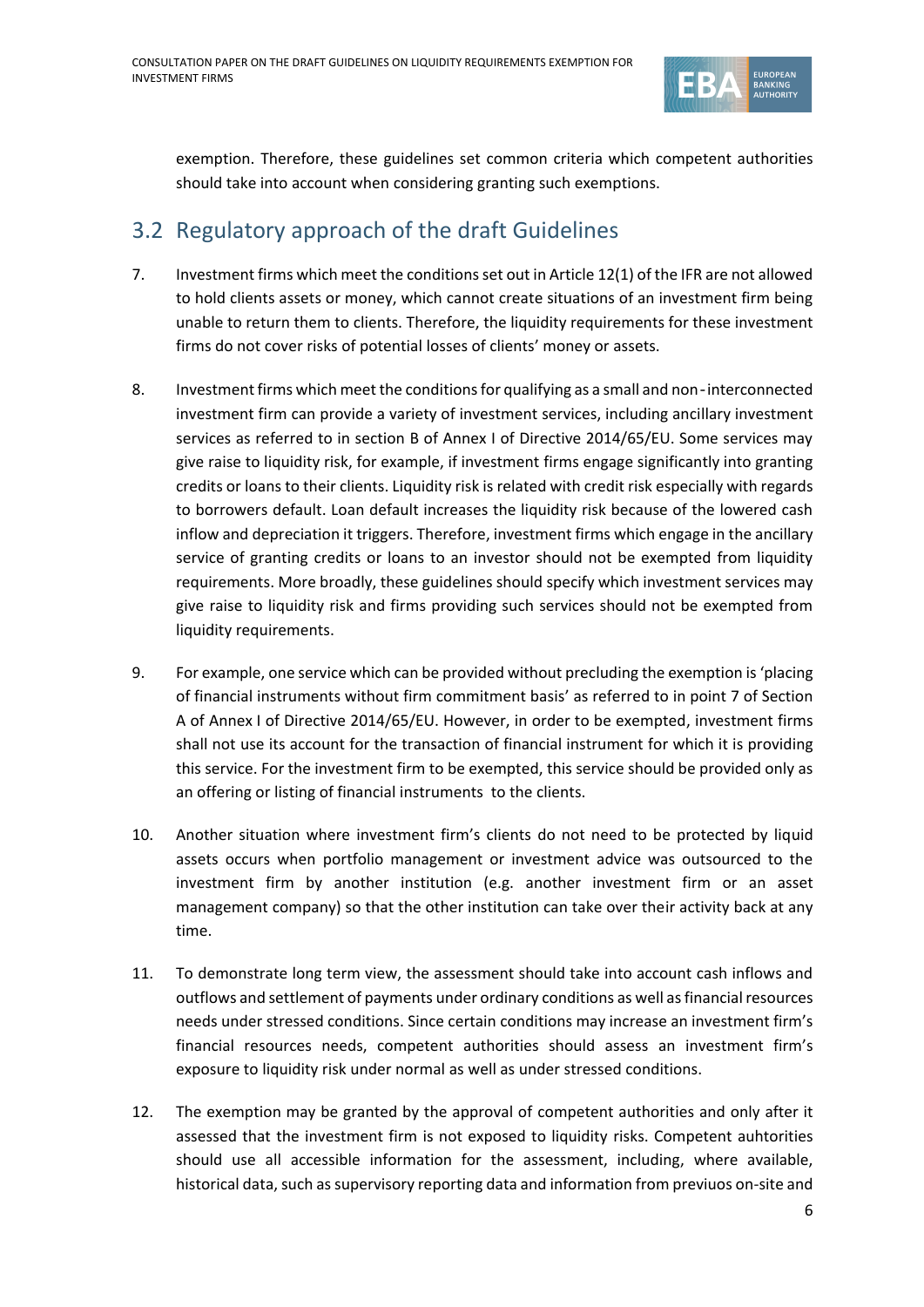

off-site inspections. Competent authorities should consider the investment firm's liquidity risk management framework and take due consideration if it mitigated liquidity risks.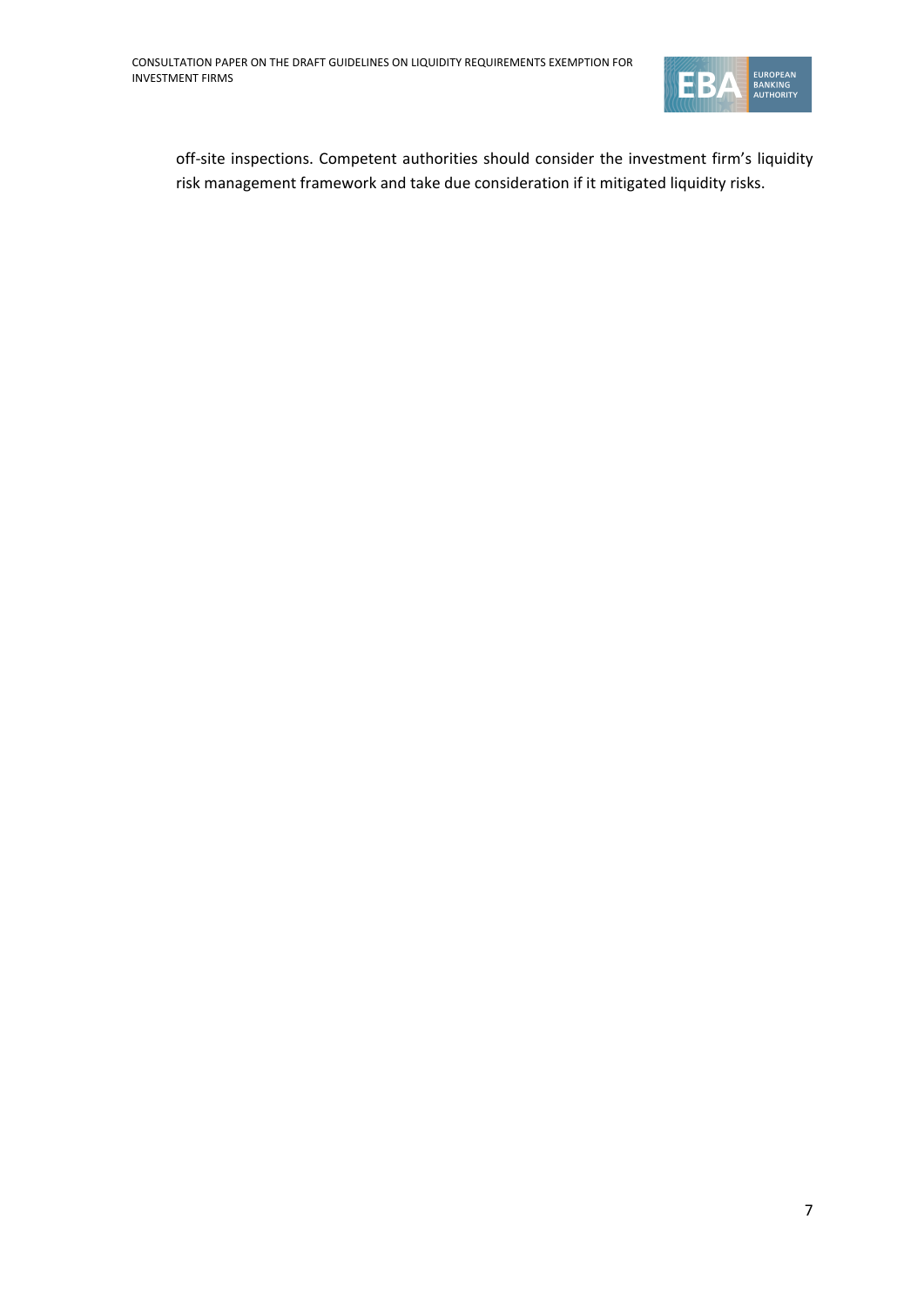

# <span id="page-7-0"></span>4. Draft Guidelines on liquidity requirements exemption for investment firms under Regulation (EU) 2019/2033

In between the text of the draft guidelines that follows, further explanations on specific aspects of the proposed text are occasionally provided, which either offer examples or provide the rationale behind a provision, or set out specific questions for the consultation process. Where this is the case, this explanatory text appears in a framed text box.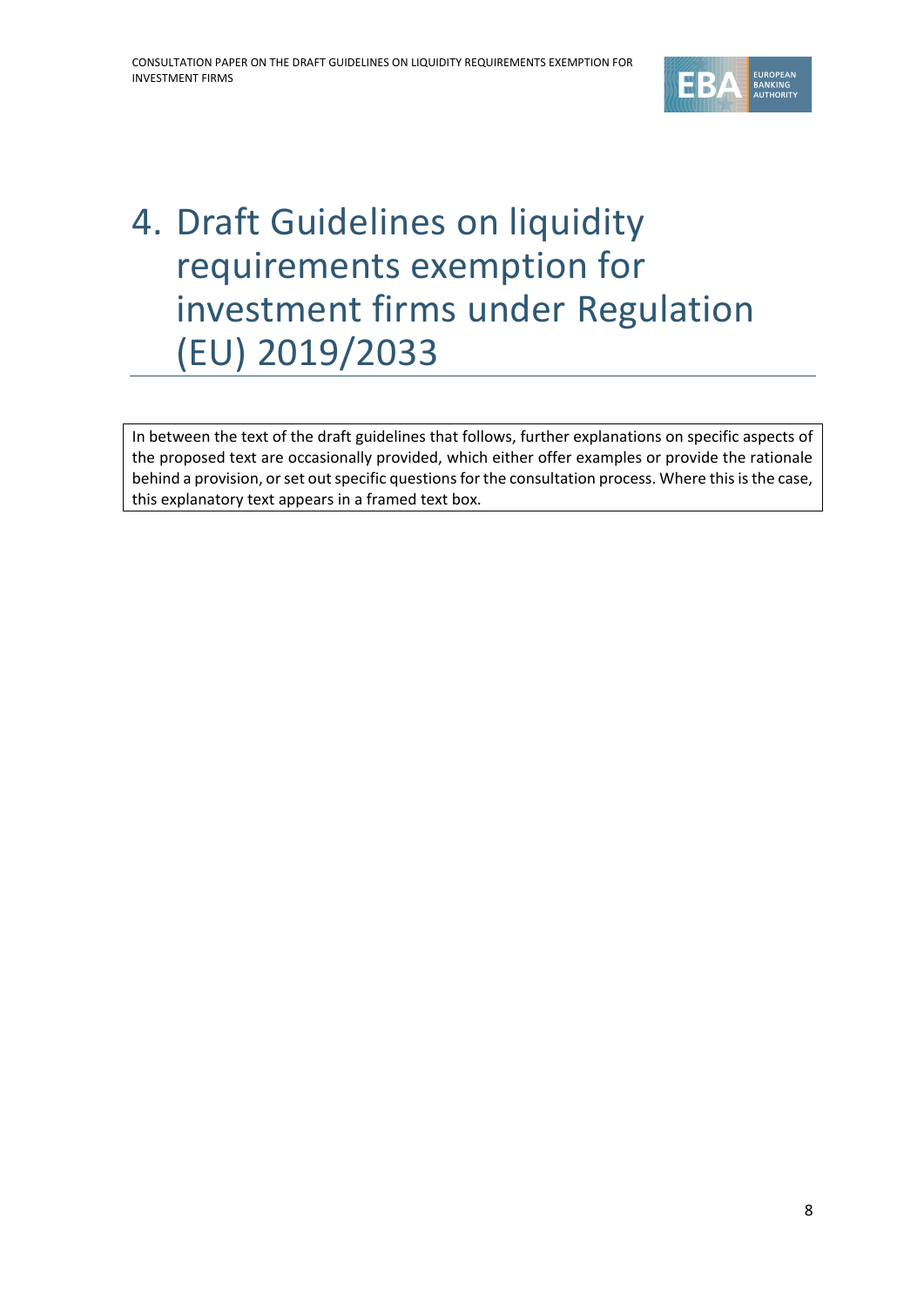

## 1. Compliance and reporting obligations

## Status of these guidelines

- 1. This document contains guidelines issued pursuant to Article 16 of Regulation (EU) No 1093/2010<sup>2</sup>. In accordance with Article 16(3) of Regulation (EU) No 1093/2010, competent authorities must make every effort to comply with the guidelines.
- 2. Guidelines set the EBA view of appropriate supervisory practices within the European System of Financial Supervision or of how Union law should be applied in a particular area. Competent authorities as defined in Article 4(2) of Regulation (EU) No 1093/2010 to whom guidelines apply should comply by incorporating them into their practices as appropriate (e.g. by amending their legal framework or their supervisory processes), including where guidelines are directed primarily at institutions.

### Reporting requirements

- 3. According to Article 16(3) of Regulation (EU) No 1093/2010, competent authorities must notify the EBA as to whether they comply or intend to comply with these guidelines, or otherwise with reasons for non-compliance, by  $([dd.mm.yyy])$ . In the absence of any notification by this deadline, competent authorities will be considered by the EBA to be non‐compliant. Notifications should be sent by submitting the form available on the EBA website with the reference  $EBA/GL/2022/xx'$ . Notifications should be submitted by persons with appropriate authority to report compliance on behalf of their competent authorities. Any change in the status of compliance must also be reported to EBA.
- 4. Notifications will be published on the EBA website, in line with Article 16(3).

 $^2$  Regulation (EU) No 1093/2010 of the European Parliament and of the Council of 24 November 2010 establishing a European Supervisory Authority (European Banking Authority), amending Decision No 716/2009/EC and repealing Commission Decision 2009/78/EC, (OJ L 331, 15.12.2010, p.12).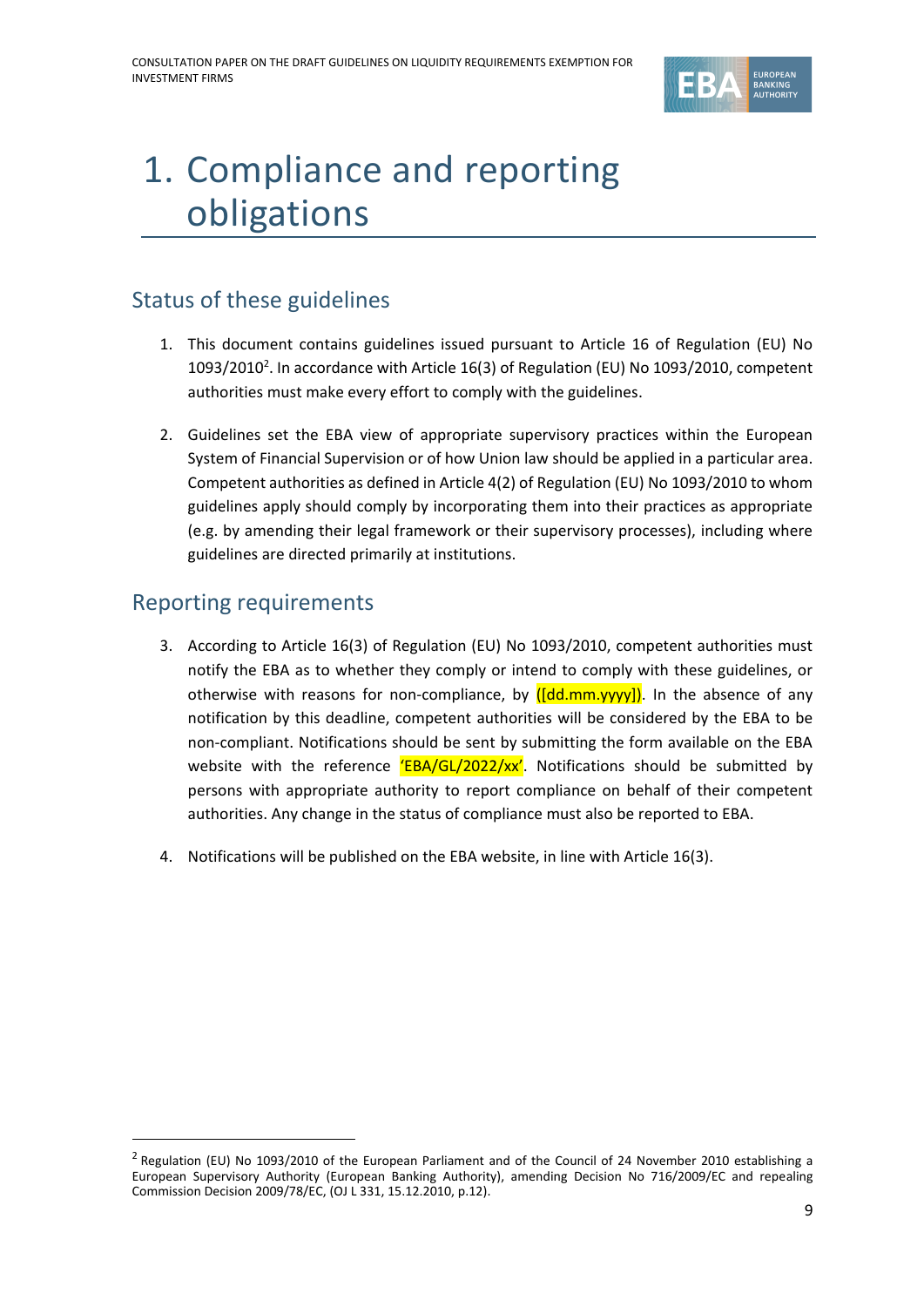

# 2. Subject matter, scope and definitions

## Subject matter

5. These guidelines specify further the criteria which competent authorities may take into account when exempting investment firms referred to in Article 12(1) of Regulation (EU) 2019/2033 from liquidity requirements in accordance with Article 43 of Regulation (EU) 2019/2033.

## Scope of application

6. These guidelines apply to investment firms on an individual basis within the scope set out in Article 43 of Regulation (EU) 2019/2033.

### Addressees

7. These guidelines are addressed to competent authorities as defined in Article 4, points(2)(i) and (2)(viii) of Regulation (EU) No 1093/2010, and to financial institutions as referred to in Article 4, point (1) of Regulation (EU) No 1093/2010 that are investment firms that meet the conditions for qualifying as small and non-interconnected investment firms set out in Article 12(1) of Regulation (EU) 2019/2033.

## Definitions

8. Unless otherwise specified, terms used and defined in Directive (EU) 2019/2034 or Regulation (EU) 2019/2033 have the same meaning in the guidelines.

## 3. Implementation

## Date of application

9. These guidelines apply from [two months after issuance date].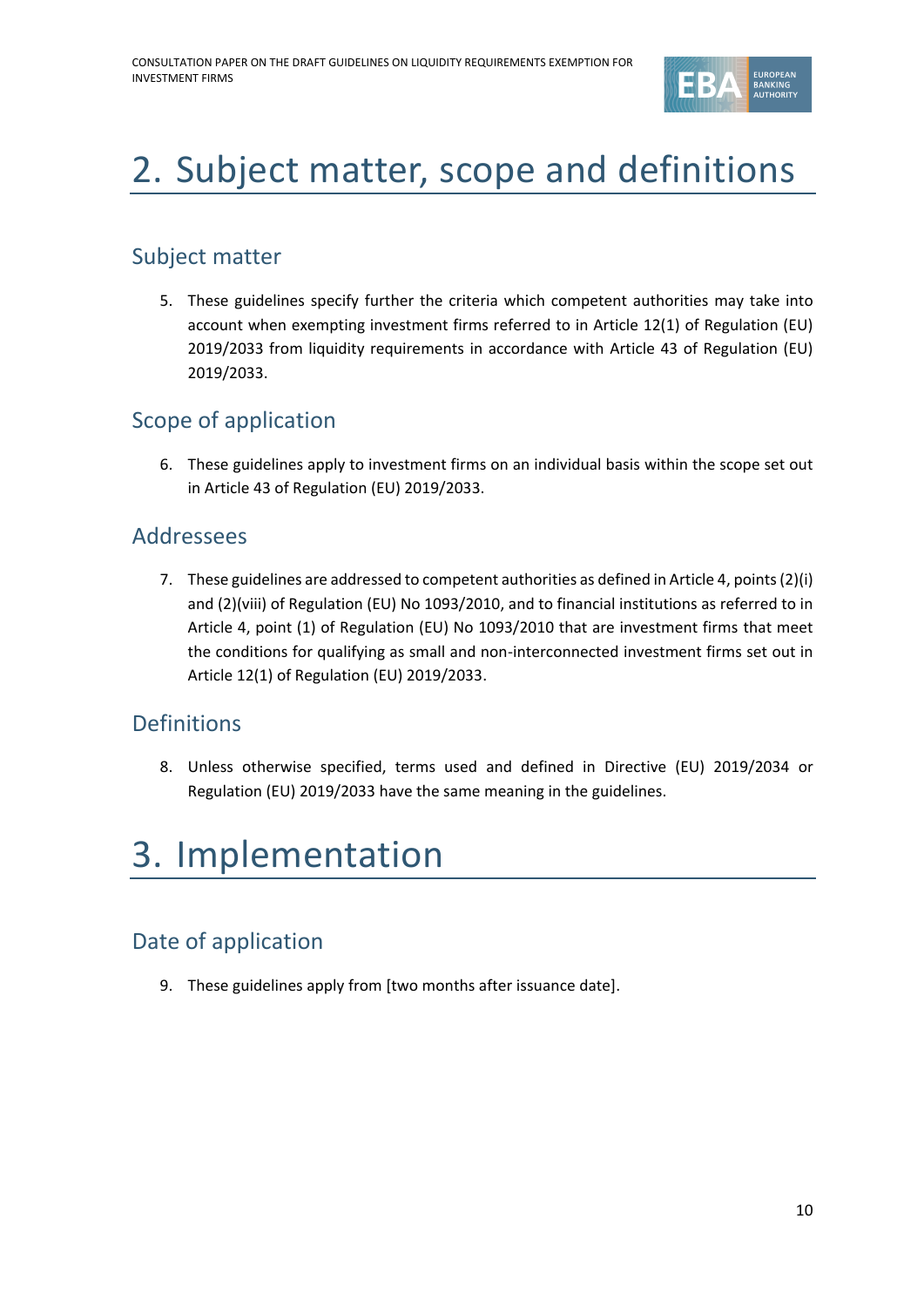

# 4. Guidelines

## 4.1 General considerations

- 10. Competent authorities may exempt an investment firm, which meets the conditions for qualifying as small and non‐interconnected investment firms as set out in Article 12(1) of Regulation (EU) 2019/2033, from the liquidity requirements set out in Article 43(1) of Regulation (EU) 2019/2033 where an investment firm fulfils the criteria for the exemption set out in these guidelines.
- 11. Where a competent authority imposed specific liquidity requirements under Article 42 of Directive (EU) 2019/2034 to an investment firm, such investment firm can be exempted from liquidity requirement only when it ceases to be subject to such specific liquidity requirements in accordance with Article 42 of Directive (EU) 2019/2034.
- 12. Competent authorities should exempt an investment firm from the liquidity requirement under Article 43(1) of Regulation (EU) 2019/2033 only based on an investment firm's request to be exempted. Together with such request, the investment firm should provide all information necessary for the competent authority to assess if the requirements of these guidelines are met. That information should include a description of the investment firm's activity and how the investment firm fulfils the requirements for the exemption.

## 4.2 Investment firm eligible for the exemption

- 13. For the exemption from the liquidity requirement under Article 43(1) of Regulation (EU) 2019/2033, competent authorities should only consider investment firms that provide the following limited set of investment services:
	- i) reception and transmission of orders in relation to one or more financial instruments as refered to in Annex I, Section A, point (1) of Directive 2014/65/EU;
	- ii) execution of orders on behalf of clients as referred to in Annex I, Section A, point (2) of the Directive 2014/65/EU;
	- iii) portfolio management as referred to in Annex I, Section A, point (4) of Directive 2014/65/EU;
	- iv) investment advice as referred to in Annex I, Section A, point (5) of Directive 2014/65/EU;
	- v) placing of financial instruments without a firm commitment basis as referred to in Annex I, Section A, point (7) of Directive 2014/65/EU;
- 14. Competent authorities should consider if ancillary services provided by an investment firm give raise to liquidity risk. An investment firm that engages into activities such as granting credits or loans to an investor is exposed to higher liquidity risk and therefore such investment firm should not be exempted from liquidity requirements.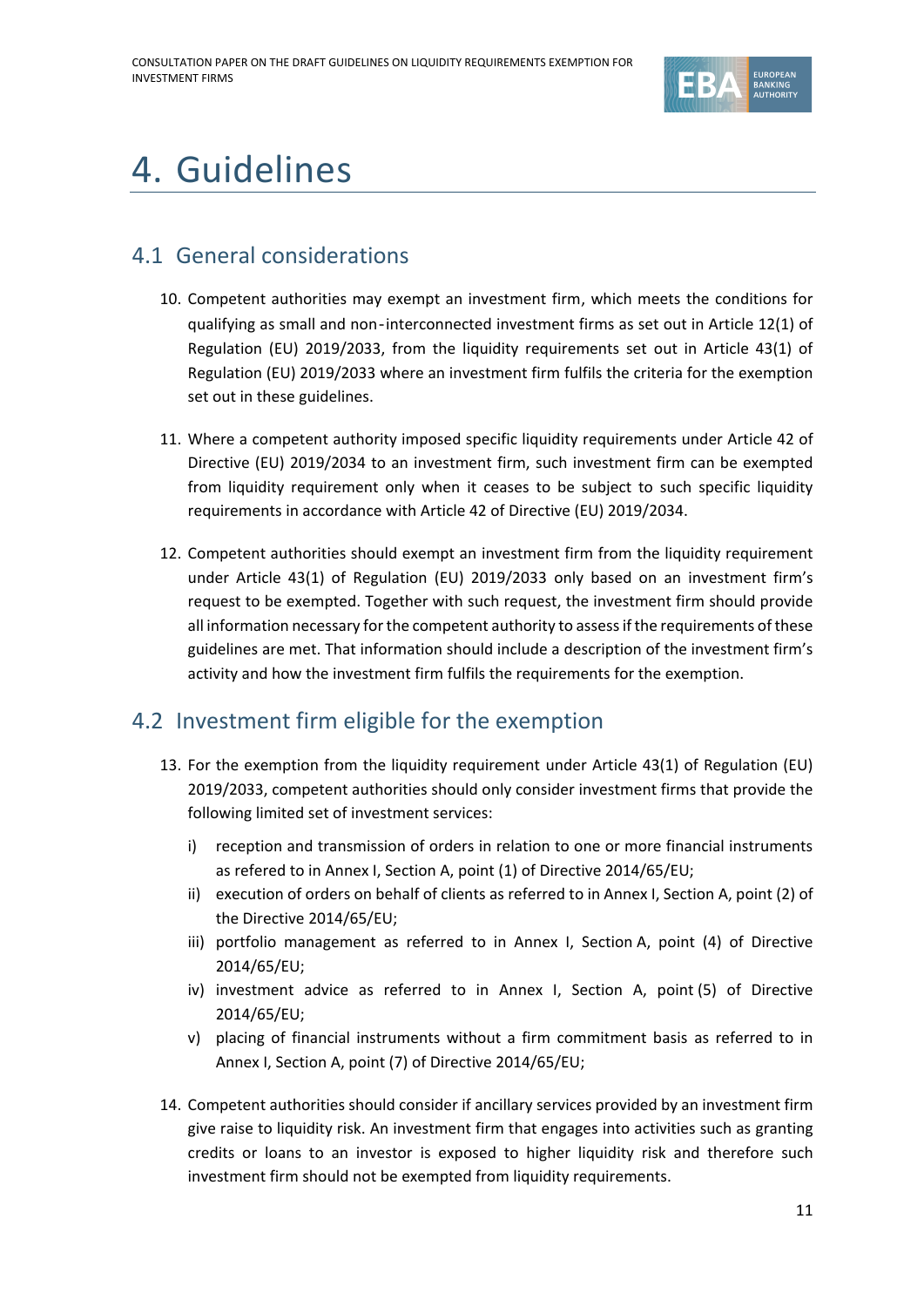

- 15. Competent authorities should consider if other services provided by an investment firm give raise to liquidity risk in providing guarantees to clients or third parties, as they are also subject to higher liquidity requirement in accordance with Article 45 of Regulation (EU) 2019/2033. The same assessment should be performed for an investment firm which engages into securities lending, as an investment firm would be exposed to liquidity risk because the borrower may not be able to return security in time or on demand of the investment firm.
- 16. Competent authorities should consider on and off-balance sheet positions, including nontrading book derivative positions held for hedging purposes, when exempting an investment firm from liquidity requirements, as an investment firm holding significant amounts of such off-balance sheet items could be exposed to material liquidity risk.
- 17. Competent authorities should not grant an exemption where an investment firm engages at significant scale in transactions in foreign currencies and the investment firm's ability to swap currencies and its access to the relevant foreign exchange markets may be impaired during stress times.

### **Question for public consultation**

**With regards to the investment services and activities eligible for the exemption listed in paragraph 13, do you consider that other services and activities should be included? If yes, please provide an explanation.**

### 4.3 Criteria for the exemption

- 18. Competent authorities, after receiving a request from an investment firm, should assess if that investment firm may be exempted from liquidity requirements based on the investment firm's financial resources needs for an orderly wind-down or restructuring.
- 19. For the purpose of the assessment referred to in paragraph 18, competent authorities should take into account investment firm's risks to its clients and the firm itself, nature, scope and complexity of its activities and types of activities performed by the firm and, if available, any outcome of the supervisory review and evaluation carried out in accordance with Article 36 of Directive (EU) 2019/2034.
- 20. Competent authorities may exempt investment firm which is providing portfolio management or investment advice on an ongoing basis when an investment firm manages assets which are delegated for it by other financial institutions.
- 21. The assessment of the needs for liquid financial resources should be performed both under normal and under stressed conditions lead to increased risk of mismatch between outflows and inflows, in particular with regard to payments related with off-balance sheet positions or legal costs.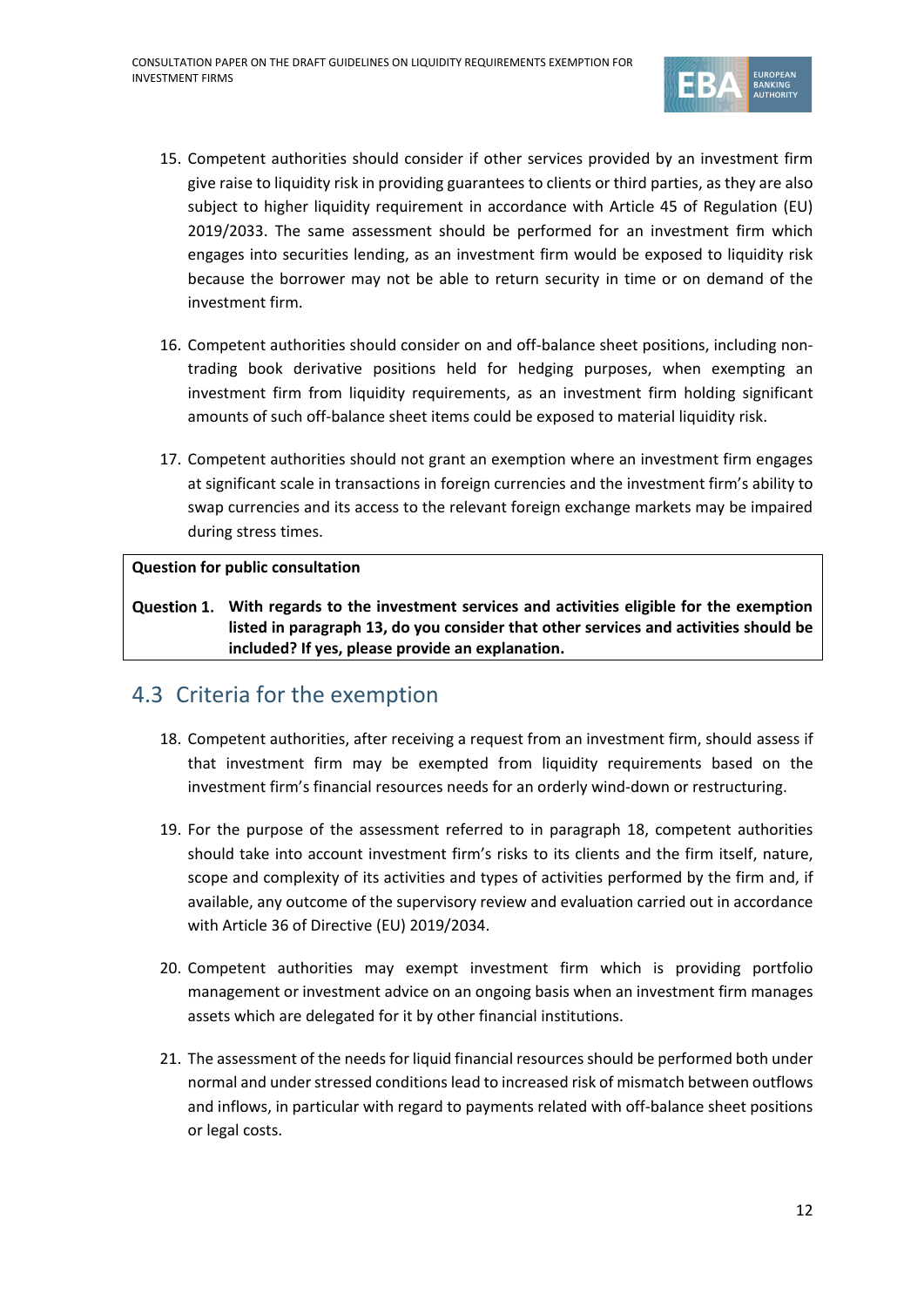

#### **Question for public consultation**

### **Do you consider that the exemption based on investment firms financial resources needs for its orderly wind down is sufficient?**

### 4.4 Information to be provided

- 22. For the purpose of the assessment for the exemption, competent authorities should use all relevant information, such as, where available: (i) regulatory reporting, (ii) accounting and financial reporting, (iii) internal investment firm's accounts, (iv) ILAAP and ICAAP conclusions, (v) the investment firm's wind-down plans.
- 23. Competent authorities should request any additional information or evidence to ensure that the investment firm seeking for exemption is not exposed to liquidity risk.
- 24. In case of a material change in the information submitted with the request for exemption, an investment firm should without delay re-submit the amended information.

### 4.5 Amendment and withdrawal of the exemption

- 25. Competent authorities should not grant an exemption to an investment firm if they consider that an investment firm does not comply with the criteria for an exemption at the time of the request or will likely not comply with the criteria subsequently.
- 26. Competent authorities should ensure that the investment firm informs the competent authority if there have been changes in the circumstances of the investment firm's activities which would concern the compliance with the exemption criteria.
- 27. Competent authorities should withdraw the exemption if they consider that the investment firm does not comply anymore with the criteria for the exemption set out in these guidelines or if, at any stage, the competent authority considers it necessary for the investment firm that has already obtained an exemption to comply with the liquidity requirements due to potential future liquidity needs. Competent authorities should notify immediately the investment firm about the decision to withdraw the exemption.
- 28. Competent authorities should ensure that the investment firm complies with liquidity requirements set out in Article 43(1) at the latest 90 days after the date of the notification of the competent authority's decision to revoke the exemption.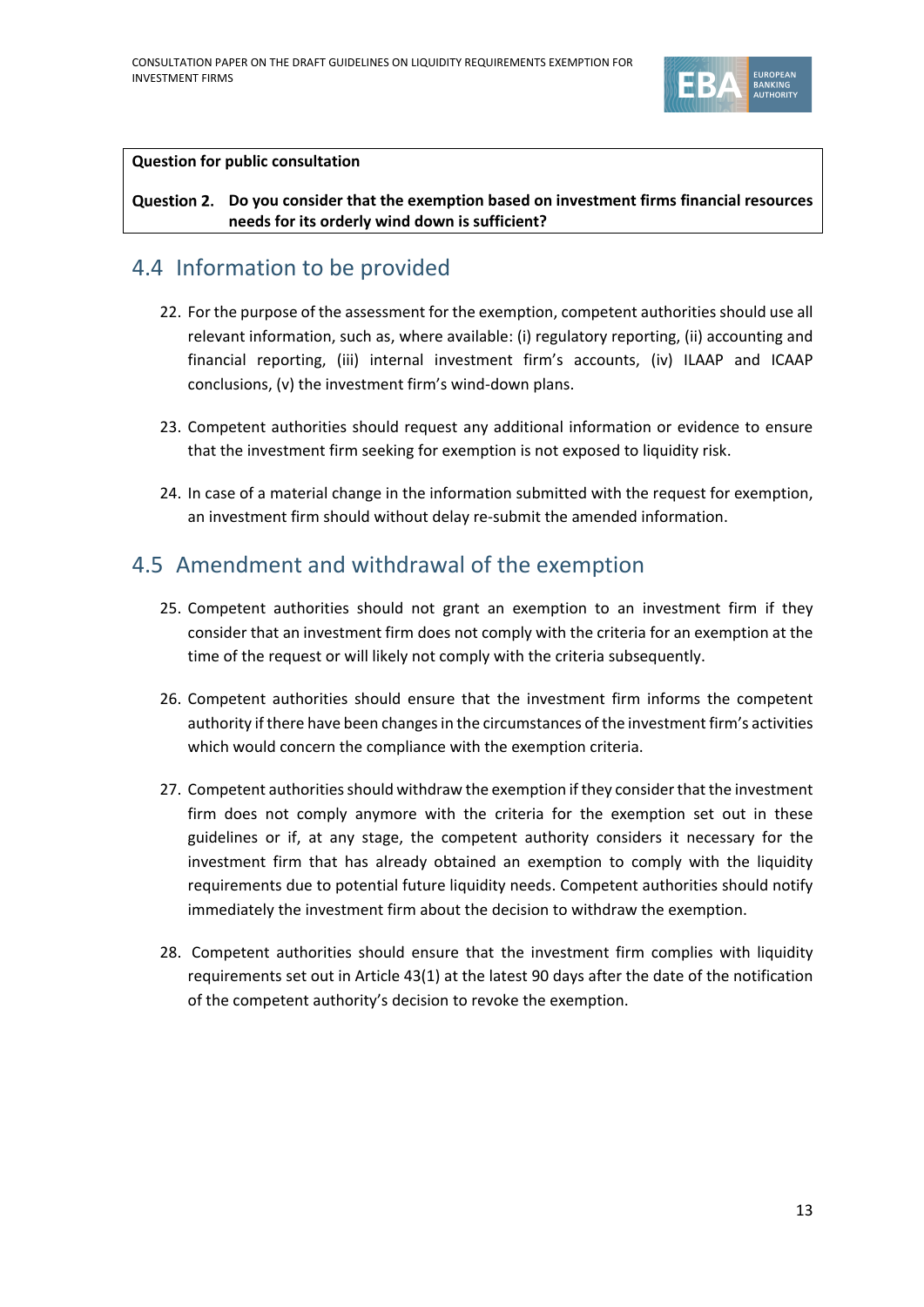

# <span id="page-13-0"></span>5. Accompanying documents

## <span id="page-13-1"></span>5.1 Draft cost-benefit analysis / impact assessment

- 29. Article 43(4) of Regulation (EU) 2019/2033 (IFR) mandates EBA, in consultation with ESMA, to issue guidelines specifying further the criteria which the competent authorities may take into account when exempting investment firms that meet the conditions for qualifying as small and non-interconnected investment firms set out in Article 12(1) from the liquidity requirement.
- 30. As per Article 16(2) of Regulation (EU) No 1093/2010 (EBA Regulation), any Guidelines (GL) and recommendations developed by the EBA shall be accompanied by an Impact Assessment (IA), which analyses 'the potential related costs and benefits'.
- 31. This section presents the cost-benefit analysis of the provisions of the draft GL as described in this consultation paper. The analysis provides an overview of problem identified, the proposed options to address this problem and the potential impact of these options. Given the nature and the scope of the draft GL, the analysis is high-level and qualitative in nature.

### A. Problem identification and Baseline scenario

- 32. Until 26 June 2021, the prudential rules for investment firms were part of the wider EU prudential framework which applies to credit institutions, as set out in Regulation (EU) No 575/2013 and Directive 2013/36/EU, also known as the Capital Requirements Regulation (CRR) and Capital Requirements Directive (CRD), respectively.
- 33. The CRR/CRD did not impose harmonised EU level liquidity requirements for all types of investment firms. Pursuant to paragraph 4 of Article 6 of CRR, only investment firms that are authorised to provide the investment services and activities listed in points (3) and (6) of Section A of Annex I to Directive 2004/39/EC had to comply with the liquidity requirements on an individual basis if competent authority does not exempt such investment firms from liquidity requirements on an individual basis taking into account the nature, scale and complexity of its activities. Investment firms with limited authorisation to provide investment services were not subject to liquidity requirements on an individual basis. Moreover, Article 11(3) of CRR extended the exemption to liquidity requirements on a consolidated basis where the group comprises only investment firms. The justification behind these exemptions were due to the fact that the liquidity ratios were originally developed by The Basel Committee on Banking Supervision (BCBS) with a view to applying to credit institutions and not to investment firms and without taking account of the specificities of the activities and services provided by investment firms. Finally, Article 105 of the CRD gave the power to competent authorities, following the supervisory review and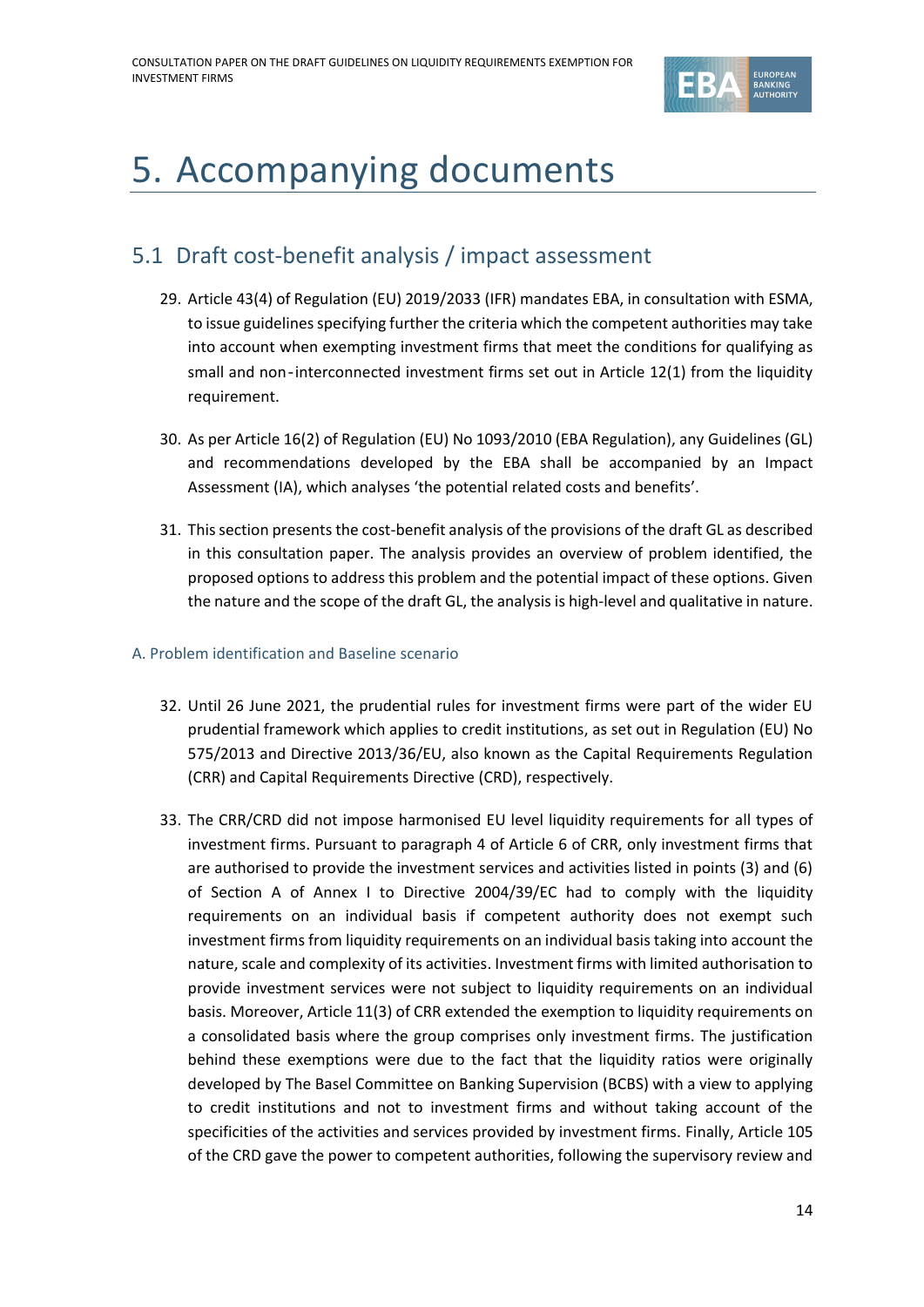

evaluation process, to impose specific liquidity requirements to capture liquidity risks to which an investment firm is or might be exposed.

- 34. On 26 June 2021, investment firms, authorized under Directive 2014/65/EU became subject to a new prudential framework, composed of Regulation (EU) 2019/2033 and Directive (EU) 2019/2034, also known as the Investment Firms Regulation (IFR) and the Investment Firms Directive (IFD), respectively. With the application of the IFD/IFR, liquidity requirements became mandatory for investment firms unless the competent authority grants an exemption for the smallest investment firms.
- 35. Under Article 43 of the IFR, all investment firms are subject to requirement to hold liquid assets, where an amount of liquid assets equivalent to at least one third of the fixed overhead requirement.

#### B. Policy objectives

- 36. Investment firms throughout the EU are an important element of a well-functioning capital markets, due to their key role in efficient capital allocation. Adequate liquidity requirements are therefore necessary to meet any immediate or additional liquidity needs an investment firm may have (e. g. due to operational expenses, etc.), contributing to sound financial stability.
- 37. The specific objective of these draft guidelines is to establish common criteria which competent authorities should take into account when exempting investment firms from liquidity requirements. Generally, the draft guidelines aim to create a level playing field across the EU, as well as promote consistency of market practices and convergence of supervisory practices across competent authorities.

#### C. Options considered, assessment of the options and the preferred option

38. This section presents the main policy options discussed during the development of the guidelines, the costs and benefits of these options, as well as the retained preferred options.

#### Scope of the exemption

39. The EBA considered 2 policy options regarding the scope of the exemption criteria:

#### **Option 1a: the guidelines should provide a narrow list of the exemption**

#### **Option 1b: the guidelines should provide a broad list of the exemption**

40. Option1a has been retained, because liquidity requirements under Article 43 of the IFR are not burdensome for investment firms to implement and the exemption should be granted only to a limited number of investment firms.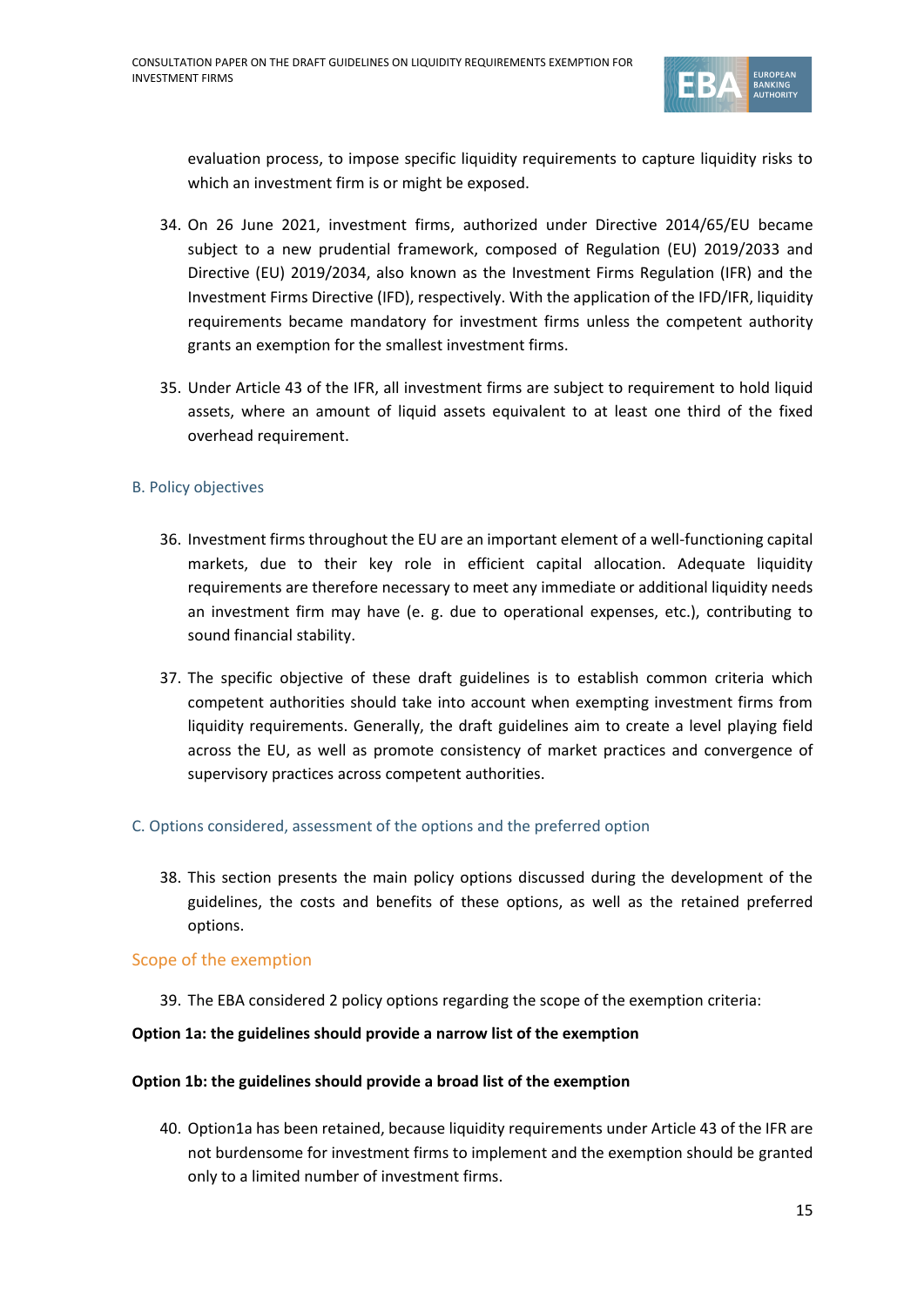

### Provide procedure for the exemption of an investment firm

41. The EBA considered 2 policy options regarding setting out detailed procedure for competent authorities to grant the exemption:

#### **Option 2a: retain neutral approach regarding the procedure for granting the exemption.**

#### **Option 2b: to set detailed procedure for granting the exemption.**

42. Option 2a has been retained. Since those guidelines seeking to harmonize exemption across the Union, some guidance on the process is also provided under those guidelines. However, this process is not detailed, concrete measures are left for each competent authority to decide. Besides, most competent authorities have their internal procedures for supervisory measures and detailed process under those guidelines could conflict with their internal procedures.